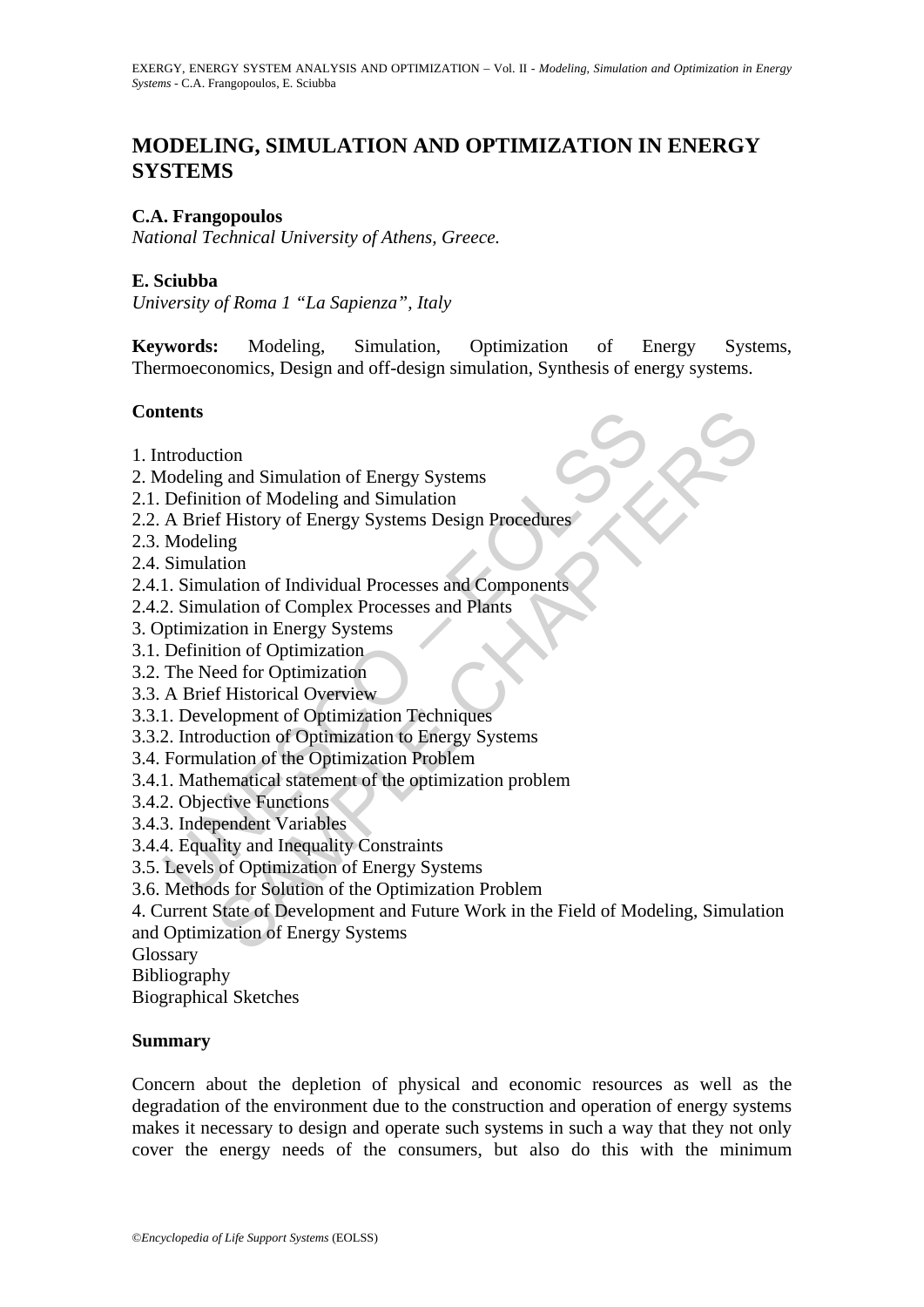consumption of resources and have adverse effects on the environment. Thus, optimization methods have to be developed and applied. A prerequisite for this purpose is a deep understanding of the phenomena and processes, the development of their proper phenomenological and mathematical models, and the simulation that will derive the values of variables characterizing the performance of the system. Modeling, simulation and optimization methods as well as application examples are presented in the various articles of the present Topic, while the text here serves as a brief introduction, accompanied by a description of the present state of the art and of future research needs in the field.

### **1. Introduction**

Energy systems (i.e. systems that convert one or more energy fluxes into other energy fluxes of different type), no matter whether primitive or elaborate, have been built and operated since antiquity. Power plants, cogeneration systems (e.g., combined heat and power systems), propulsion plants, chemical plants, heating systems, cooling systems, refrigeration systems and air conditioning systems are examples of energy systems. The concept can be broadened to include on the one hand units or systems of energy transfer (e.g. heat exchangers, networks for transportation of electricity and heat) and on the other hand systems for covering energy needs at the level of a region or a country (e.g., a system with several power plants and a network that supplies a country with electricity).

Ess of different type), no matter whether primitive or elaborate, hes of different type), no matter whether primitive or elaborate, heading systems and air conditioning systems are examples of experiment and air conditioni entical. Systems that conviver one in more energy mass into dure energy the<br>mifferent type), no matter whether primitive or elaborate, have been built<br>ince antiquity. Power plants, cogeneration systems, cooling systems.<br>Or The main concern of a designer and a manufacturer is to design and build a system with a pre-specified capacity that can cover the energy needs of the consumer(s). In the past, simply achieving the pre-specified capacity was sufficient, while efficiency or cost were of secondary importance. Today the task is much more demanding: the main goal (e.g. capacity) must be achieved, but with the maximum possible positive effects (e.g., efficiency, revenue, social benefits) and/or the minimum possible adverse effects (e.g., fuel consumption, costs, environmental degradation). The complexity of most modern systems and processes is such that the search for the maximum or the minimum of a performance criterion may not be performed effectively unless mathematical procedures known by the general name "optimization" are used. In order for these procedures to be applied, there is a need to first construct a mathematical model, which describes the performance of the energy system as closely as possible, and then, based on this model, to develop a simulation procedure (usually implemented in a computer algorithm) that will produce numerical values of the performance parameters of the system. These parameters may reveal the thermodynamic performance (efficiency, fuel consumption, etc.), the economic performance (e.g. cost of energy products) or the environmental performance (e.g. emission of pollutants) of the system. These subjects are treated in the present Topic. An overview is presented in the following, while detailed information is given in the individual articles.

### **2. Modeling and Simulation of Energy Systems**

## **2.1. Definition of Modeling and Simulation**

Modeling and simulation are two distinct aspects of the design problem: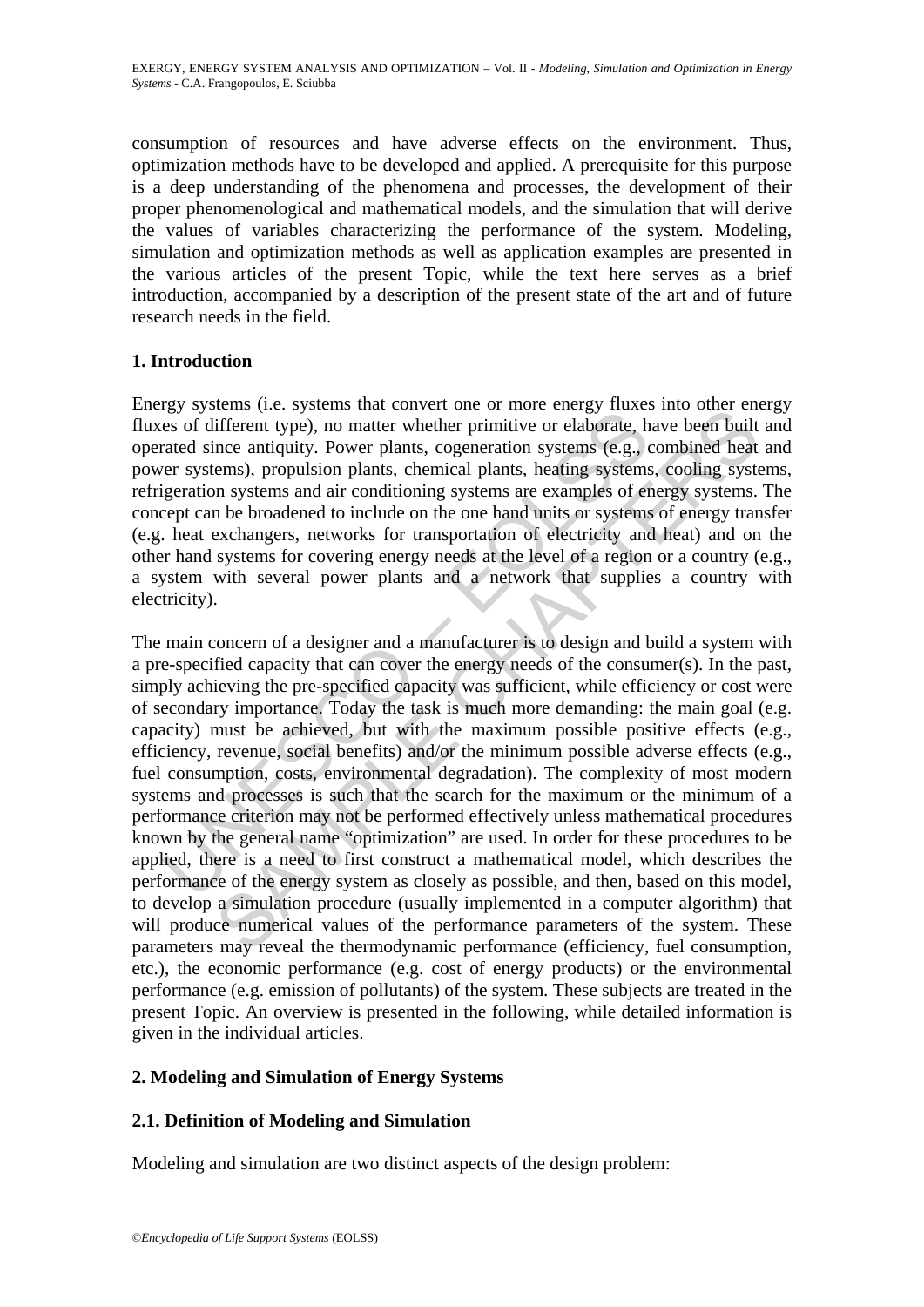- *Modeling is the act of interpreting a set of physical phenomena and of devising a reasonably complete, closed and comprehensive phenomenological and mathematical formulation for its description*. Such a description usually results in a system of equations that, given a suitable set of initial data, can be solved to yield the values of the variables that describe the physics of the phenomena subject to modeling. Modeling is a dynamic concept: the improvement of our comprehension of the physics underlying a certain set of phenomena leads to successive refinements of previous models resulting in a more general, or more precise, agreement with the perceived reality of a process. A model can thus be seen as a *paradigm of reality*, in the sense that it expresses our interpretation of a myriad of interrelated micro- and macro effects that constitute the "real" process.
- *Simulation is the act of putting the models to work*. On the basis of some suitable initial data about the state of the system and its environment, a proper mathematical formulation deriving from the model is applied to obtain the numerical values of all relevant variables for the problem in case.

## **2.2. A Brief History of Energy Systems Design Procedures**

Summarion and the state of the syptems are models to move. Somethind data about the state of the system and its env<br>mathematical formulation deriving from the model is app<br>numerical values of all relevant variables for the **EXECUTE THEAT THE TRANSE THE** *magnet* and  $\theta$  for the system and the initial data about the state of the system and its environment, a prehematical formulation deriving from the model is applied to obtain thermatical c Energy conversion systems have been in use since the late Bronze Age, and there are well-documented examples of relatively advanced devices constructed 4000 years ago. In Mesopotamia (the region presently spanned by modern Iran and Iraq), wind-tomechanical energy conversion performed by means of primitive, but very ingenious, windmills provided the motive power needed for milling wheat. Similar windmills were known throughout the eastern Mediterranean area, and possibly even in India and China. For the same purpose, Babylonians and perhaps also ancient Indian civilizations performed hydraulic-to-mechanical energy conversion via rudimentary water wheels. Even thermal-to-mechanical energy conversion was enacted: the drawings by Hero (second century BC) show that an impulse steam turbine was in use in Egypt at least as far back as the fifth century BC. The design of such devices was certainly nonsystematic, trial and error being the common design technique. The "engineers" of that time were regarded rather as magicians; they constituted a closed social class and passed their experience from generation to generation without leaving any written physical explanation of the phenomena they were exploiting (except possibly for some symbolically encrypted knowledge). In modern terms, we can say that they did not leave records of the models they used: of course, there was not even the notion of simulation. Roman engineers, for instance, left no written record of their design practices for any of the many hydraulic plants they built. It was only after the Middle Ages (roughly, after 1300) that the first "scientific" explanations were attempted: we could say that "modeling" was born then.

From the fifteenth to the seventeenth century, windmills, watermills, and some rudimentary thermal systems (gunpowder was brought to the West from China after the year 1400) were developed, always on a trial and error basis, but often with extraordinary insight on the part of individual inventors. Design was still based on an elementary modeling activity, and no simulation was even conceived. Things changed substantially after the development of the first steam engines in the second half of the eighteenth century: the science of thermodynamics was born, and the extraordinary pace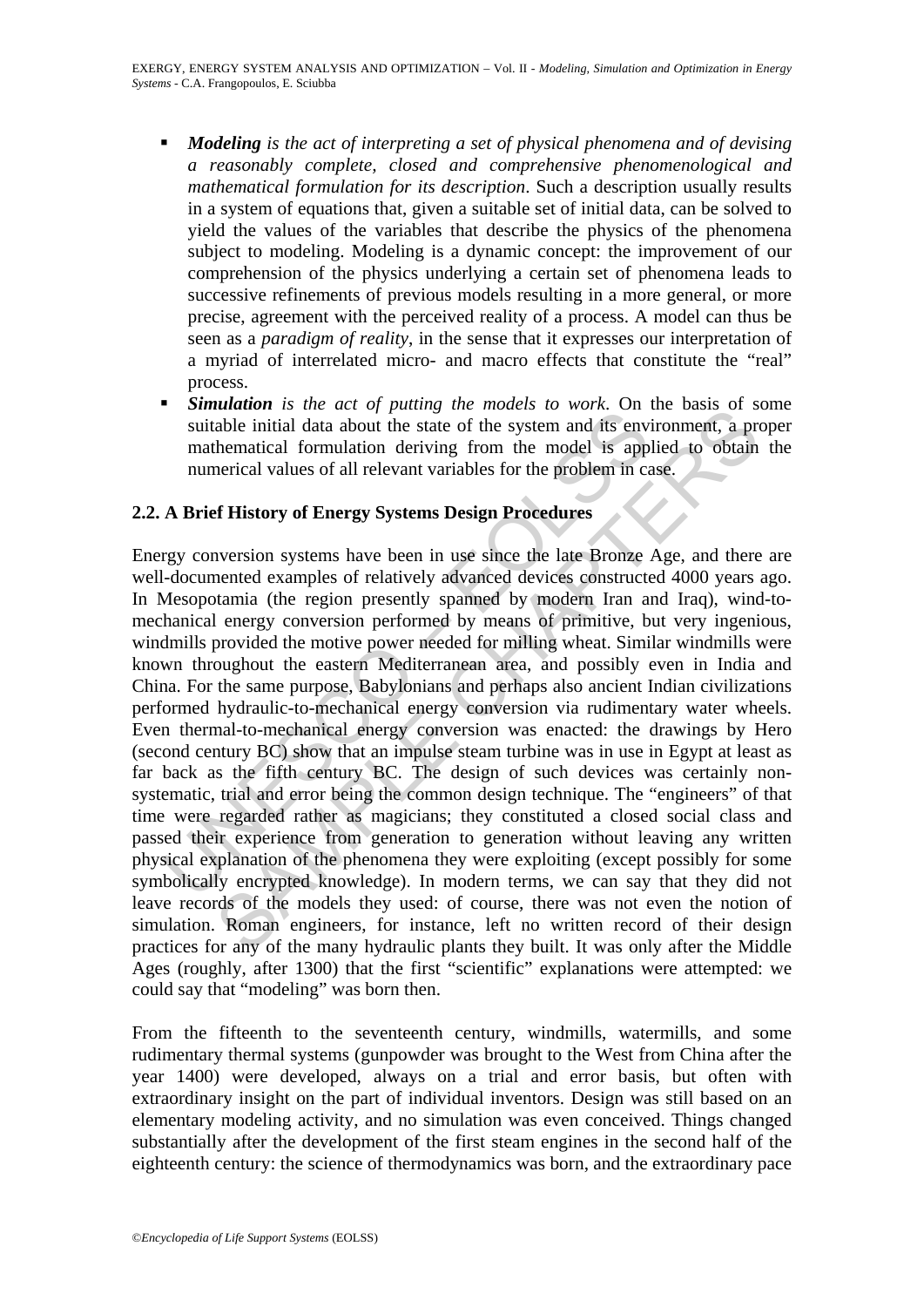of development of the original concept in literally hundreds of applications reveals a titanic effort on the part of engineers to understand the underlying physical principles, and to concoct a "model" of their systems. Heat transfer began to be understood, and a strenuous modeling activity saw the light. Concepts such as latent and specific heat, energy transfer by conduction and convection, and fluid motion were intensely studied in the eighteenth century: of course, this had to be based on an extended "phenomenological modeling". If we examine the construction details of the machines of that age, we see that the physics of several phenomena (leakages, fluid motion, mechanical friction, and so on) were quite well understood, in that proper models were used in the design and operation of the systems.

From the mid-eighteenth to the early twentieth century, the fundamental works of Lavoisier, Carnot, Gouy, Stodola, and many others led to an evermore exact understanding of the physical laws governing the phenomena of heat and work transfer, and modeling became a scientific activity, based not only on intuition but on exact and physically sound rules involving mass and energy balances, and even consideration of irreversible losses.

brack, Camo, Cooly, Socolati, and namip denomena of heat<br>erstanding of the physical laws governing the phenomena of heat<br>modeling became a scientific activity, based not only on intuitio<br>sically sound rules involving mass Cannot, couy, stooday, and many outers is at o an eventure of the physical laws governing the phenomena of heat and work transing became a scientific activity, based not only on intuition but on exact sound rules involvin In the twentieth century, emphasis was put on the organization of the large body of experimental evidence previously acquired, and models became systematic: that is, based on universal conservation equations and on the proper application of general thermo-physical property relations. Processes and systems (notably, chemical and thermal) were designed on the basis of ever more refined models of the underlying phenomena, and design procedures were devised that made use of the mathematical formulation of these models to derive (by hand calculation!) some of the independent variables. Simulation was born and immediately adapted to those rather inefficient tools: iterative calculations were reduced to a minimum, and widespread use was made of abaci and tables for relating one design variable to another. Only after the computer made its appearance in the engineering world (the event can be dated to1936, when the first "electronic" computer, the Z1, was switched on by Konrad Zuse in Saarbrucken) was it possible to transfer the tedious load of iterative calculations from humans to machines. It became immediately apparent that computer-assisted procedures were more precise, less prone to casual error, and much faster than human calculations. The age of the slide rule came to an end, and the computer became a necessary design tool for process and design engineers.

In recent decades, the performance of every computing device has grown at an impressive pace: number of operations per unit time (FLOPS), storage size (working "memory"), input–output devices, reliability and portability, and user friendliness have reached levels today that were almost unthinkable in the late 1980s, and progress is made literally every day. This led of course to the development of specific engineering applications. Computer tools are now available for process simulation, for the design (sizing) of components and structures, for process monitoring and control, and so on. The trend has accelerated to the point that it is difficult today to perform a flow-sheet activity (or any kind of design calculation!) without some sort of computer aid. Recent developments include the complete automation of simulation procedures and the shifting of some of the modeling activity from the human mind to the artificial assistant (see *Artificial Intelligence in Process Design*). Computer procedures are presently used for the solution of design and optimization engineering problems, and the trend is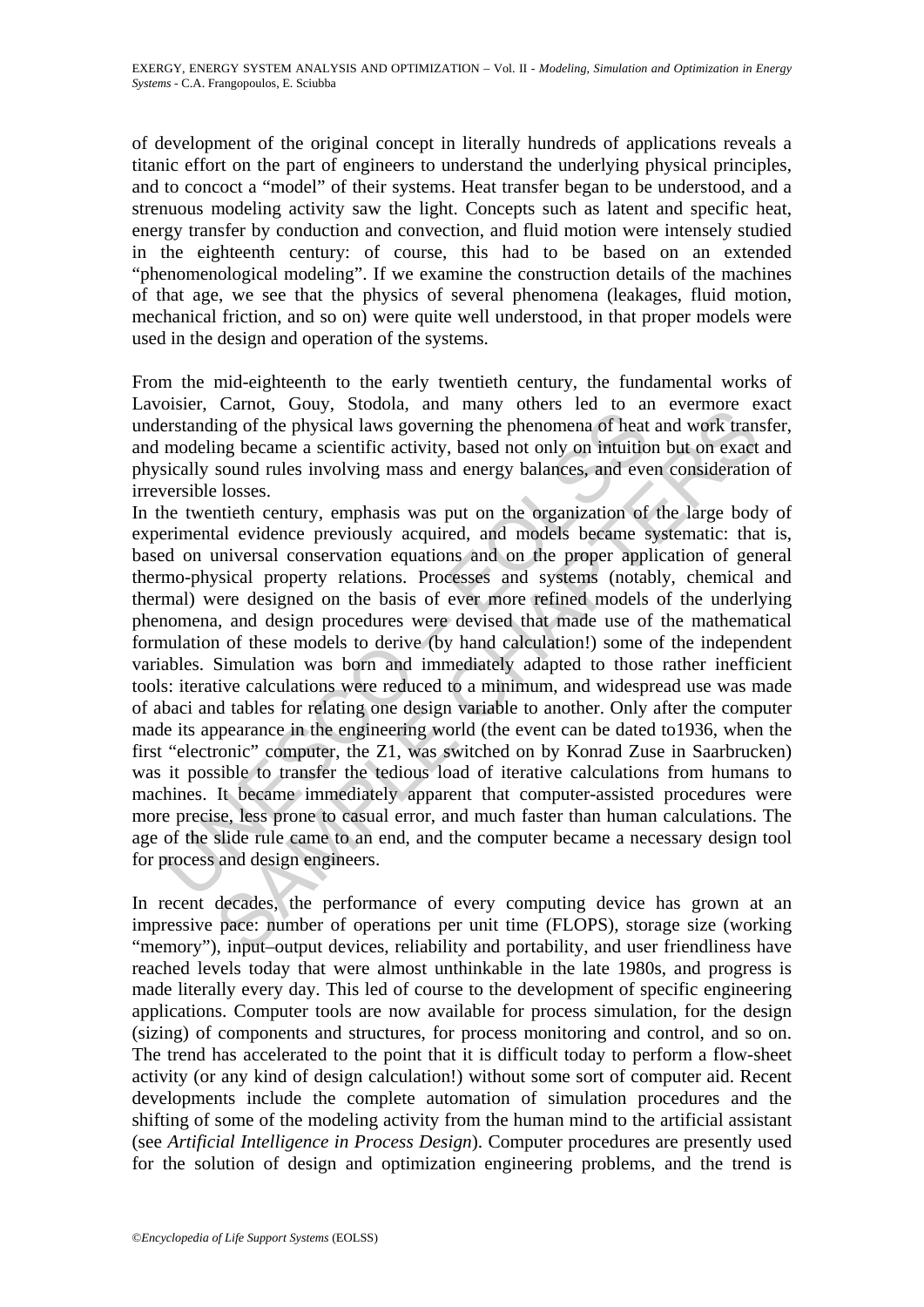clearly towards the codification of the "creative" portion of the design activity into some sort of "intelligent" code.

-

-

-

# TO ACCESS ALL THE **19 PAGES** OF THIS CHAPTER, Visit: [http://www.eolss.net/Eolss-sampleAllChapter.aspx](https://www.eolss.net/ebooklib/sc_cart.aspx?File=E3-19-03-00)

#### **Bibliography**

Bejan A., Tsatsaronis G. and Moran M. (1996). *Thermal Design and Optimization.* New York: J. Wiley & Sons, Inc. 542 p. [A comprehensive introduction to thermal system design by means of exergy and thermoeconomic analysis and optimization.]

Boehm, R.F., editor (1997). *Developments in the Design of Thermal Systems.* Cambridge: Cambridge University Press. 288 p. [Multi-Author reflections on thermal system design that include a thorough discussion of exergy and thermoeconomic methods as well as many worked-out practical applications.]

El-Sayed Y. M. and Evans R. B. (1970). Thermo-economics and the design of heat systems. *Journal of Engineering for Power* 92(1), 27–35. [One of the first works in optimization of thermal systems by thermodynamic and economic considerations combined.]

Eschenauer H., Koski J. and Osyczka A. (1990). *Multicriteria Design Optimization: Procedures and Applications.* Berlin: Springer-Verlag. [A thorough presentation of the theory and applications of multiobjective optimization.]

m. A., Tsatsaronis G. and Moran M. (1996). *Thermal Design and Optimization*<br>
m. A., Tsatsaronis G. and Moran M. (1996). *Thermal Design and Optimization*<br>
nonceonomic analysis and optimization.]<br>
m. R.F., editor (1997). Transmis G. and Moran M. (1996). *Thermal Design and Optimization*. New York: J. S42 p. [A comprehensive introduction to thermal system design by means of exergy nic analysis and optimization.]<br>
selicity (1997). *Developme* Floudas C. A. (1995). *Nonlinear and Mixed-Integer Optimization: Fundamentals and Applications.* New York: Oxford University Press. 462 p. [The general theory of nonlinear and mixed-integer optimization is presented rigorously in the first six chapters of the book. The remaining four chapters present applications on synthesis of processes, heat exchanger networks, separation systems, chemical reactor networks, and reactor-separator-recycle systems.]

Frangopoulos C. A. (1990). *Intelligent functional approach : a method for analysis and optimal synthesis-design-operation of complex systems*. Proc. Florence World Energy Research Symposium, Florence, Italy, May 28 - June 1, pp. 805-815. Oxford: Pergamon Press. [A method for the solution of the optimization problem at three levels simultaneously: synthesis, design and operation. The use of the Lagrange multipliers as decision variables is taken from the earlier work of Evans and El-Sayed.]

Munoz J. R. and von Spakovsky M. R. (2000). *The use of decomposition for the large scale thermoeconomic synthesis/design optimization of highly coupled, highly dynamic energy systems–theory and application*. Proc. IMECE 2000*,* ASME-AES Vol. 40, 213-249. [A discussion of the physical and mathematical characteristics of the two special cases of the optimization problem (decomposition and thermoeconomic isolation), and of the conditions under which decomposition leads to a global solution.]

Rao S.S. (1996). *Engineering Optimization: Theory and Practice*. 3<sup>rd</sup> Ed. New York: J. Wiley & Sons, Inc. 903 p. [One of the classical texts on engineering optimization. A good coverage of both theory and applications.]

E.Sciubba (1998): *Toward Automatic Process Simulators, Part I: Modular Numerical Procedures,* J. Eng. for GT and Power, vol.120, n.1 [A structured discussion of process- and plant numerical simulation methods.]

Stoecker W. F. (1989). *The Design of Thermal Systems.* New York: McGraw-Hill, Inc. 565 p. [A highly instructive textbook on modeling, simulation and optimization of thermal systems, with many examples and problems.]